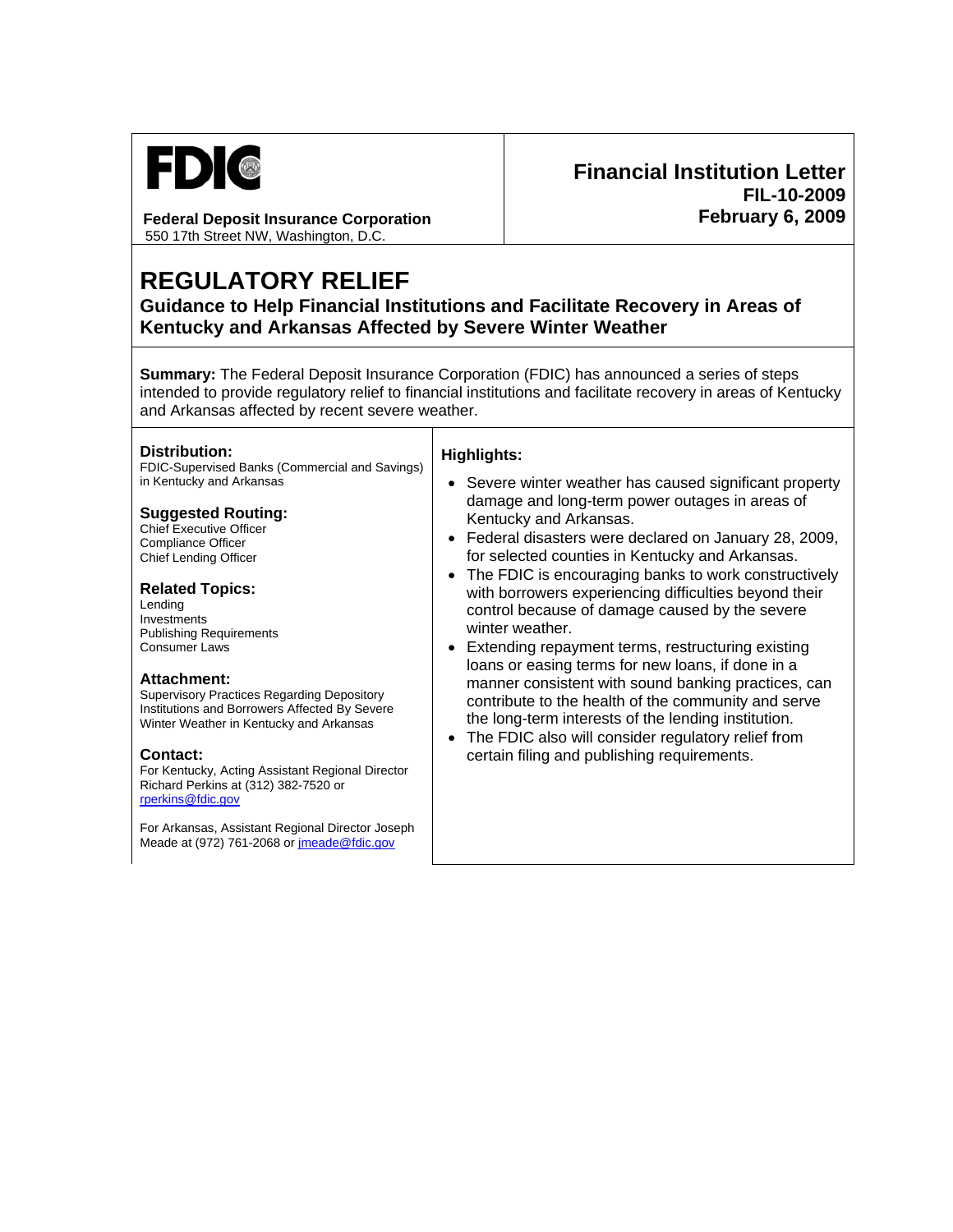#### **Note:**

FDIC financial institution letters (FILs) may be accessed from the FDIC's Web site at [www.fdic.gov/news/news/financial/2009/index.html](http://www.fdic.gov/news/news/financial/2009/index.html).

To receive FILs electronically, please visit [http://www.fdic.gov/about/subscriptions/fil.html.](http://www.fdic.gov/about/subscriptions/index.html)

Paper copies of FDIC financial institution letters may be obtained through the FDIC's Public Information Center, 3501 Fairfax Drive, E-1002, Arlington, VA 22226 (1-877-275-3342 or 703-562- 2200).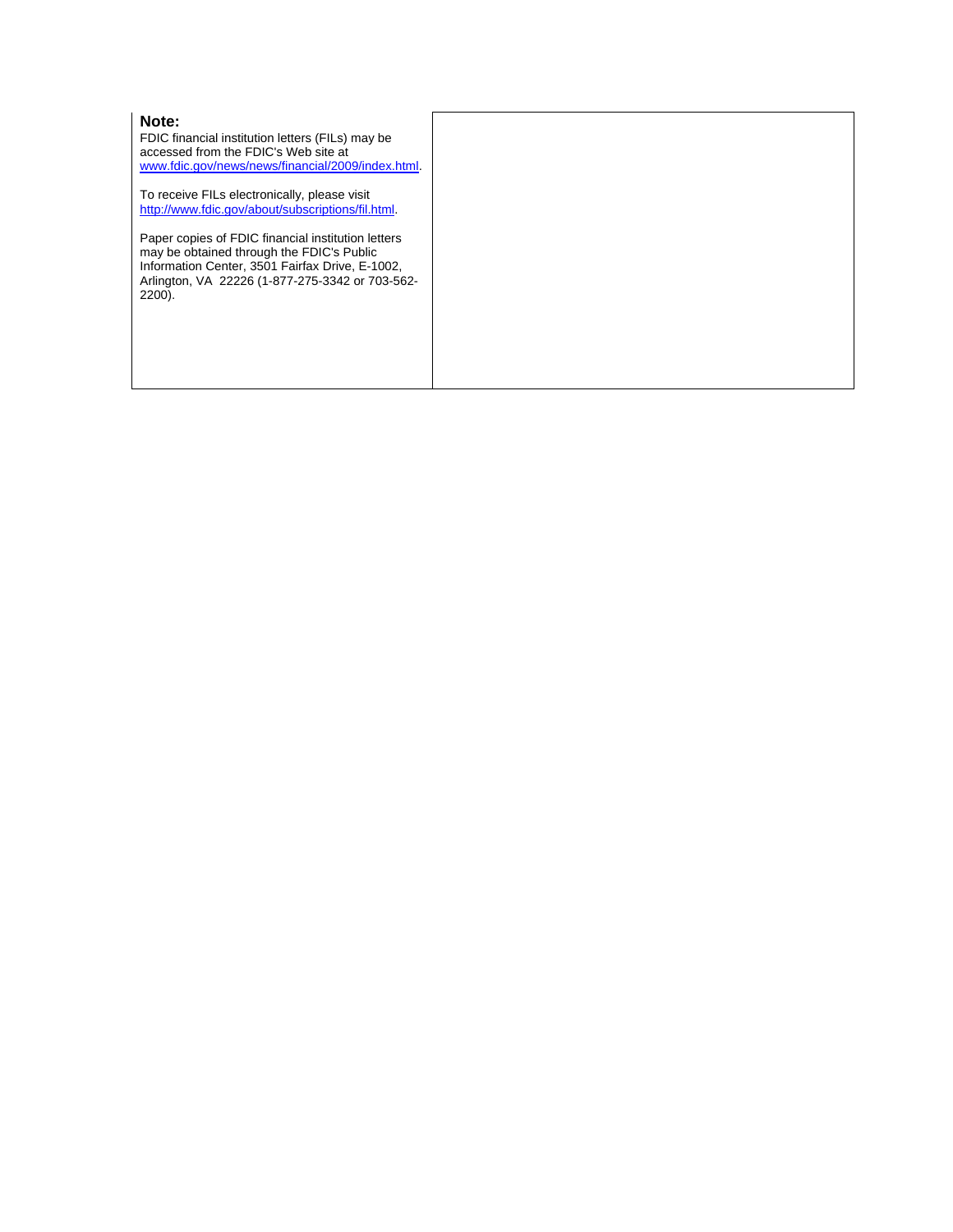## **Supervisory Practices Regarding Depository Institutions and Borrowers Affected By Severe Winter Weather in Kentucky and Arkansas**

The Federal Deposit Insurance Corporation (FDIC) recognizes the serious impact of the recent severe winter storms on the customers and operations of financial institutions in Kentucky and Arkansas and will provide regulatory assistance to institutions subject to its supervision. These initiatives will provide regulatory relief and facilitate recovery. The FDIC encourages depository institutions in the affected disaster areas to meet the financial services needs of their communities.

The affected areas in Kentucky are the counties of Allen, Anderson, Ballard, Barren, Bath, Bourbon, Boyd, Boyle, Breathitt, Breckinridge, Bullitt, Butler, Caldwell, Calloway, Campbell, Carlisle, Carroll, Carter, Christian, Clark, Clay, Crittenden, Daviess, Edmonson, Elliott, Estill, Fayette, Fleming, Floyd, Franklin, Fulton, Garrard, Grant, Graves, Grayson, Green, Greenup, Hancock, Hardin, Harrison, Hart, Henderson, Hickman, Hopkins, Jackson, Jefferson, Jessamine, Johnson, Larue, Lawrence, Lee, Lewis, Lincoln, Livingston, Logan, Lyon, Madison, Magoffin, Marion, Marshall, Martin, Mason, McCracken, McLean, Meade, Menifee, Mercer, Metcalfe, Montgomery, Morgan, Muhlenberg, Nelson, Nicholas, Ohio, Oldham, Owen, Owsley, Pendleton, Perry, Powell, Rowan, Robertson, Scott, Shelby, Spencer, Todd, Trigg, Union, Warren, Washington, Webster, Wolfe, and Woodford.

The affected areas in Arkansas are the counties of Baxter, Benton, Boone, Carroll, Clay, Cleburne, Conway, Craighead, Crawford, Crittenden, Cross, Faulkner, Franklin, Fulton, Garland, Greene, Independence, Izard, Jackson, Johnson, Lawrence, Logan, Lonoke, Madison, Marion, Mississippi, Monroe, Montgomery, Newton, Perry, Poinsett, Polk, Pope, Prairie, Pulaski, Randolph, St. Francis, Saline, Scott, Searcy, Sebastian, Sharp, Stone, Van Buren, Washington, White, Woodruff, and Yell.

**Lending**. Bankers should work constructively with borrowers in communities affected by the severe winter weather. The FDIC realizes that the effects of natural disasters on local businesses and individuals are often transitory, and that prudent efforts to adjust or alter terms on existing loans in affected areas should not be subject to examiner criticism. In supervising institutions impacted by the severe weather, the FDIC will consider the unusual circumstances they face. The FDIC recognizes that efforts to work with borrowers in communities under stress can be consistent with safe and sound banking practices as well as in the public interest.

**Investments**. Bankers should monitor municipal securities and loans affected by the severe weather. The FDIC realizes that local government projects may be negatively impacted. Appropriate monitoring and prudent efforts to stabilize such investments are encouraged.

**Reporting Requirements**. FDIC-supervised institutions affected by the severe weather should notify their respective FDIC Regional Office if they expect a delay in filing their Reports of Income and Condition (Call Reports) or other reports. The FDIC will consider any